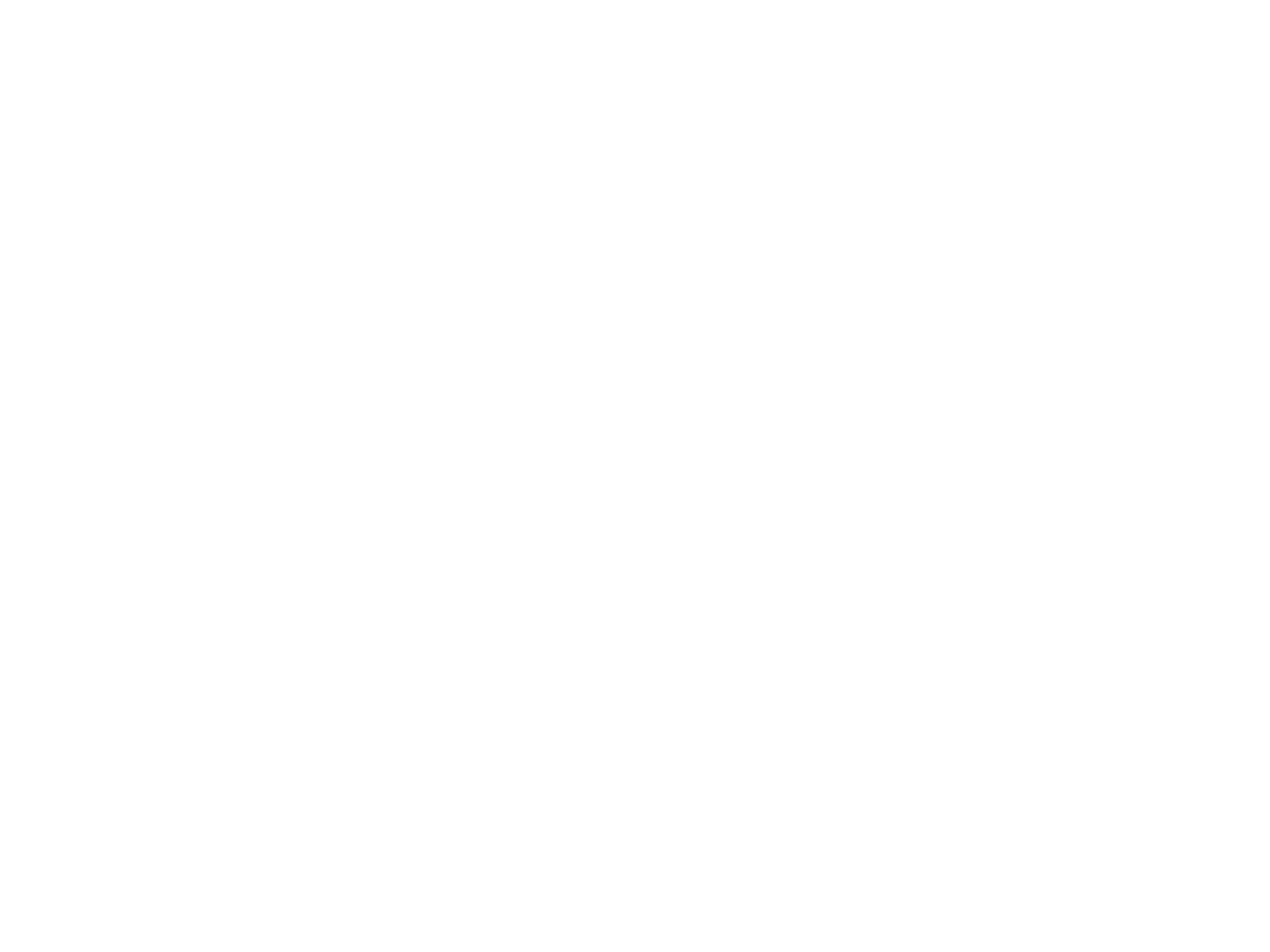## **IMPACT OF THE EUROPEAN CONVENTION ON HUMAN RIGHTS IN STATES PARTIES**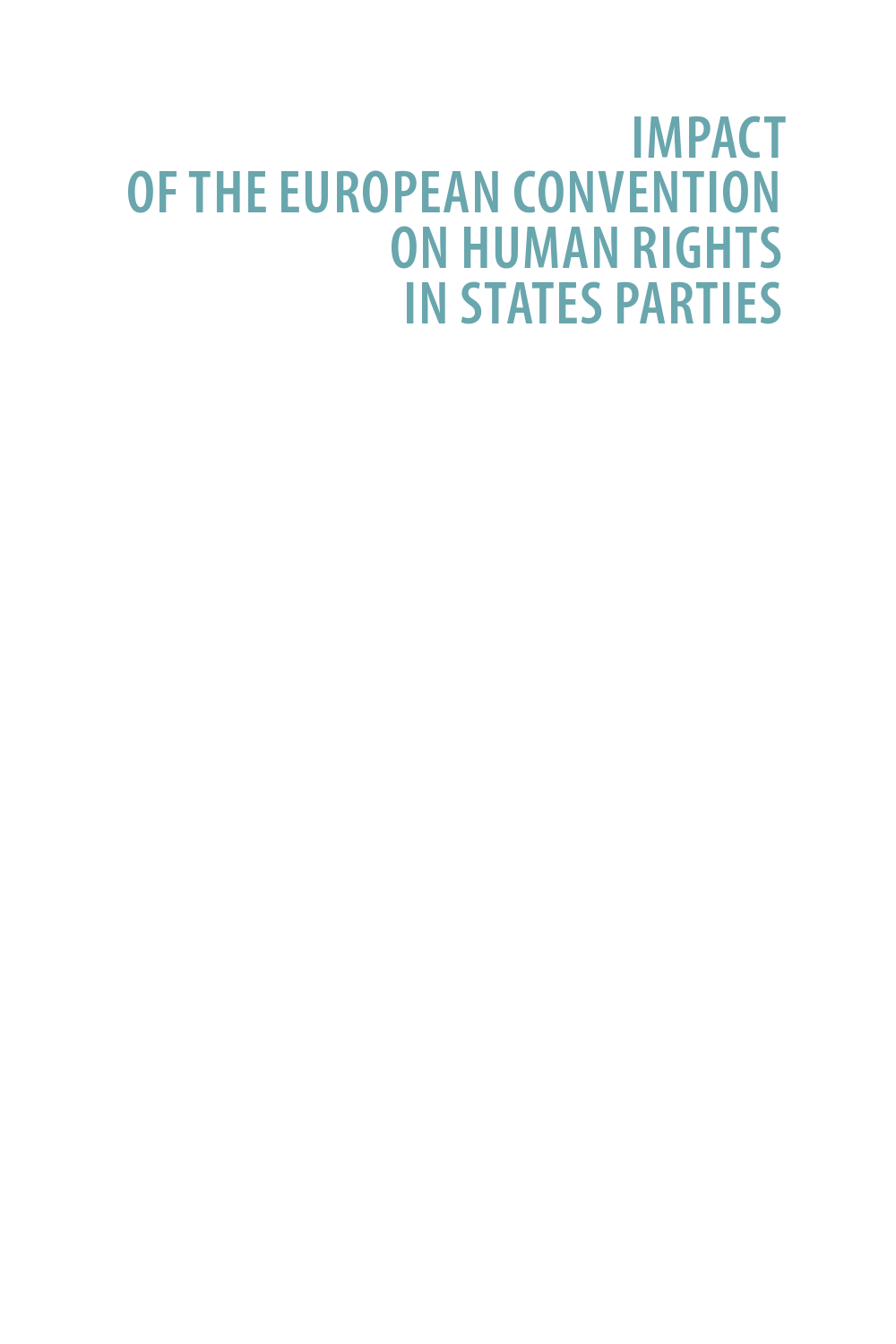Overview prepared by the Legal Affairs and Human Rights Department upon the request of Mr Pierre-Yves Le Borgn' (France, SOC), Rapporteur on the implementation of judgments of the European Court of Human Rights.<sup>1</sup>

Upon his appointment as Rapporteur on "The implementation of judgments of the European Court of Human Rights" on 2 November 2015, Mr Le Borgn' requested the Secretariat of the Assembly's Legal Affairs and Human Rights Department to prepare an information document compiling selected examples of the positive impact that the European Convention on Human Rights (ETS No. 5,<sup>2</sup> "the Convention", "ECHR") has had within States Parties to the Convention. The present text is the result of this work undertaken by the department in collaboration with the Human Rights Centre of the University of Essex, United Kingdom.

2. Available at www.coe.int/en/web/conventions/full-list/-/conventions/treaty/005.

<sup>1.</sup> AS/Jur/Inf 2016) 04, 8 January 2016, ajinfdoc04 2016.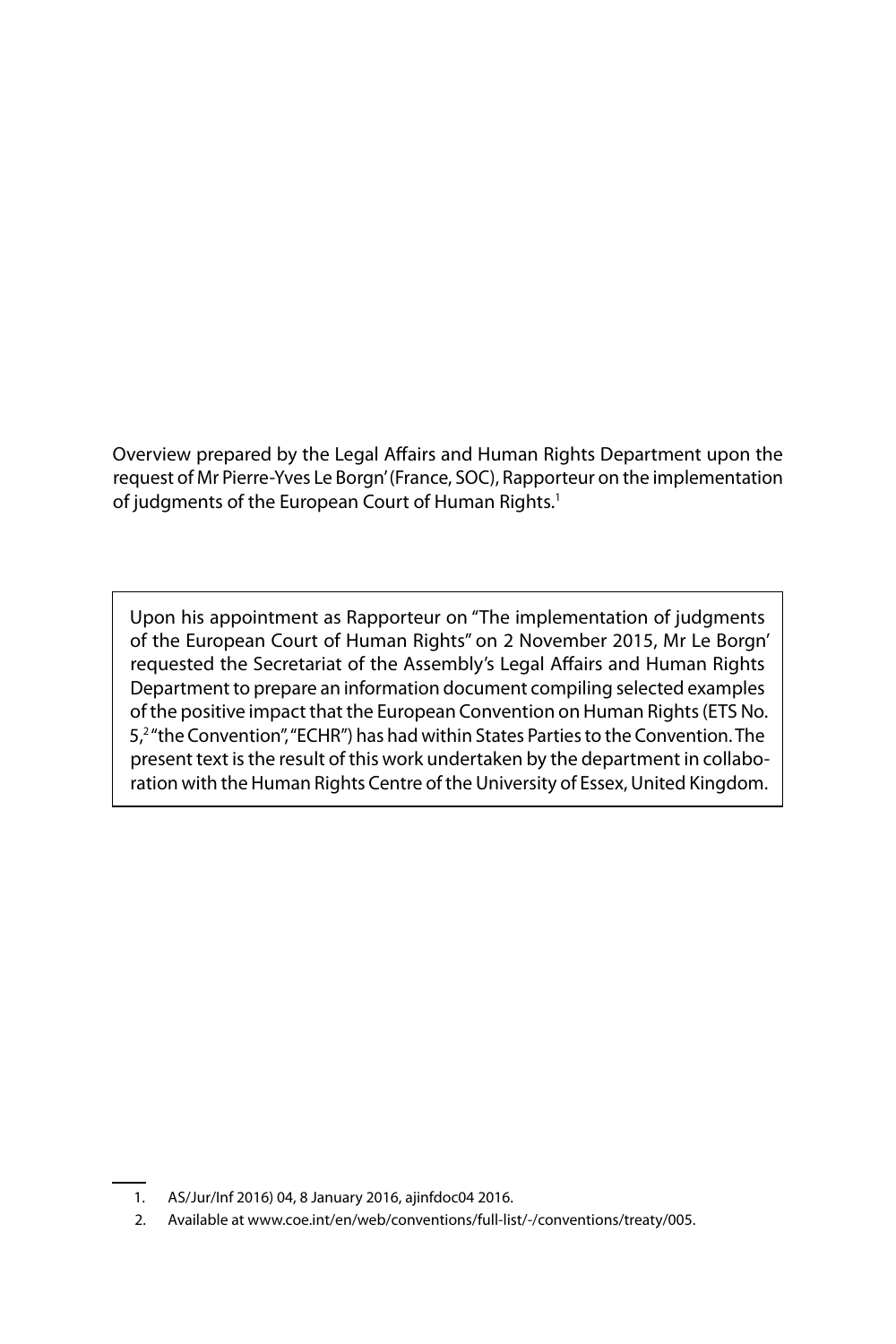## **IMPACT OF THE EUROPEAN CONVENTION ON HUMAN RIGHTS IN STATES PARTIES**

# SELECTED EXAMPLES

Council of Europe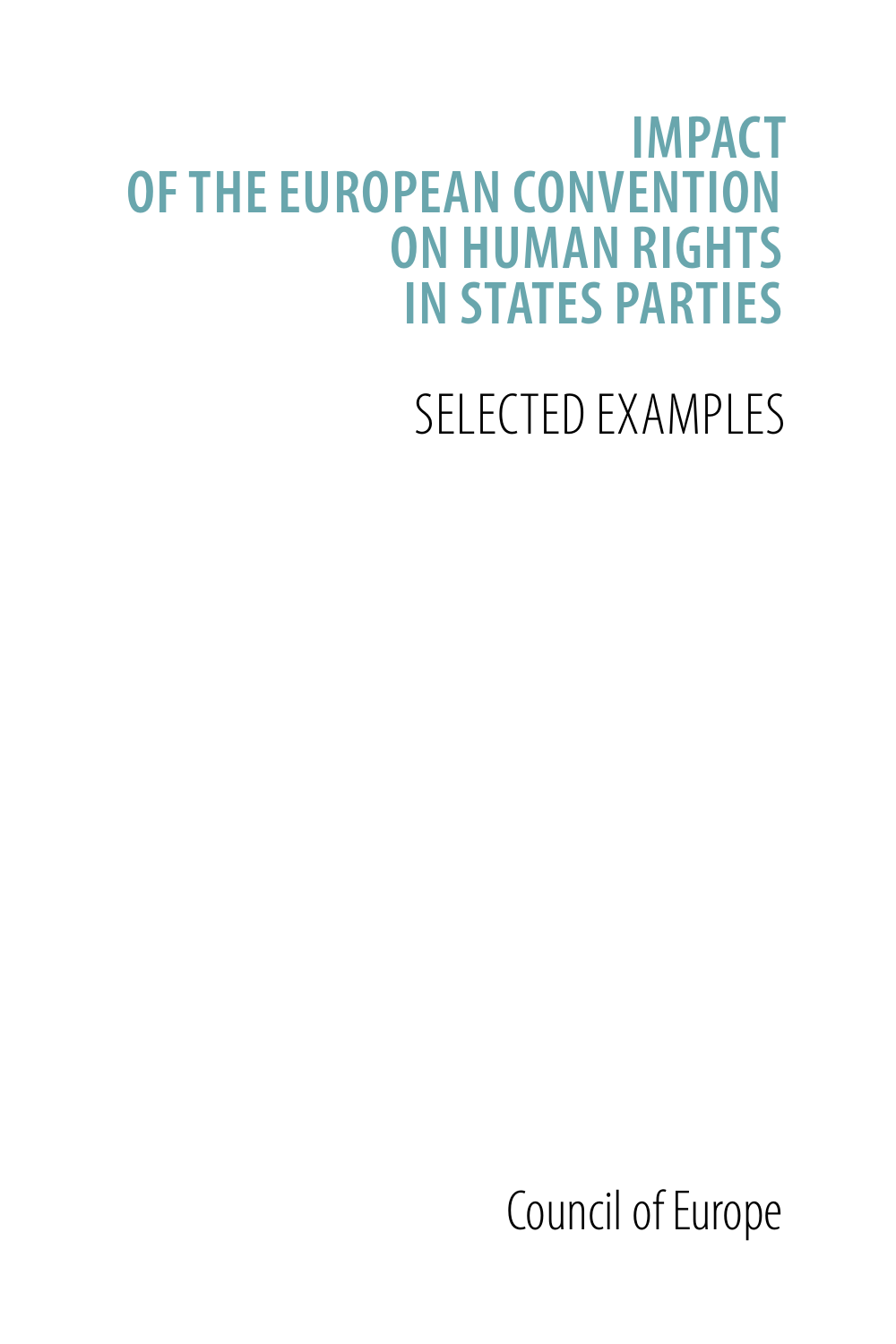#### **French edition:**

*Impact de la Convention européenne des droits de l'homme dans les États parties – Exemples choisis* ISBN 978-92-871-8320-0

*The opinions expressed in this work are the responsibility of the authors and do not necessarily reflect the official policy of the Council of Europe*.

All rights reserved. No part of this publication may be translated, reproduced or transmitted, in any form or by any means, electronic (CD-Rom, Internet, etc.) or mechanical, including photocopying, recording or any information storage or retrieval system, without prior permission in writing from the Directorate of Communications (F-67075 Strasbourg Cedex or [publishing@coe.int](mailto:publishing%40coe.int?subject=)).

> Cover design: Documents and Publications Production Department (SPDP), Council of Europe Cover photo: Council of Europe Layout: Jouve, Paris

> > Council of Europe Publishing F-67075 Strasbourg Cedex <http://book.coe.int>

ISBN 978-92-871-8321-7 © Council of Europe, November 2016

Printed at the Council of Europe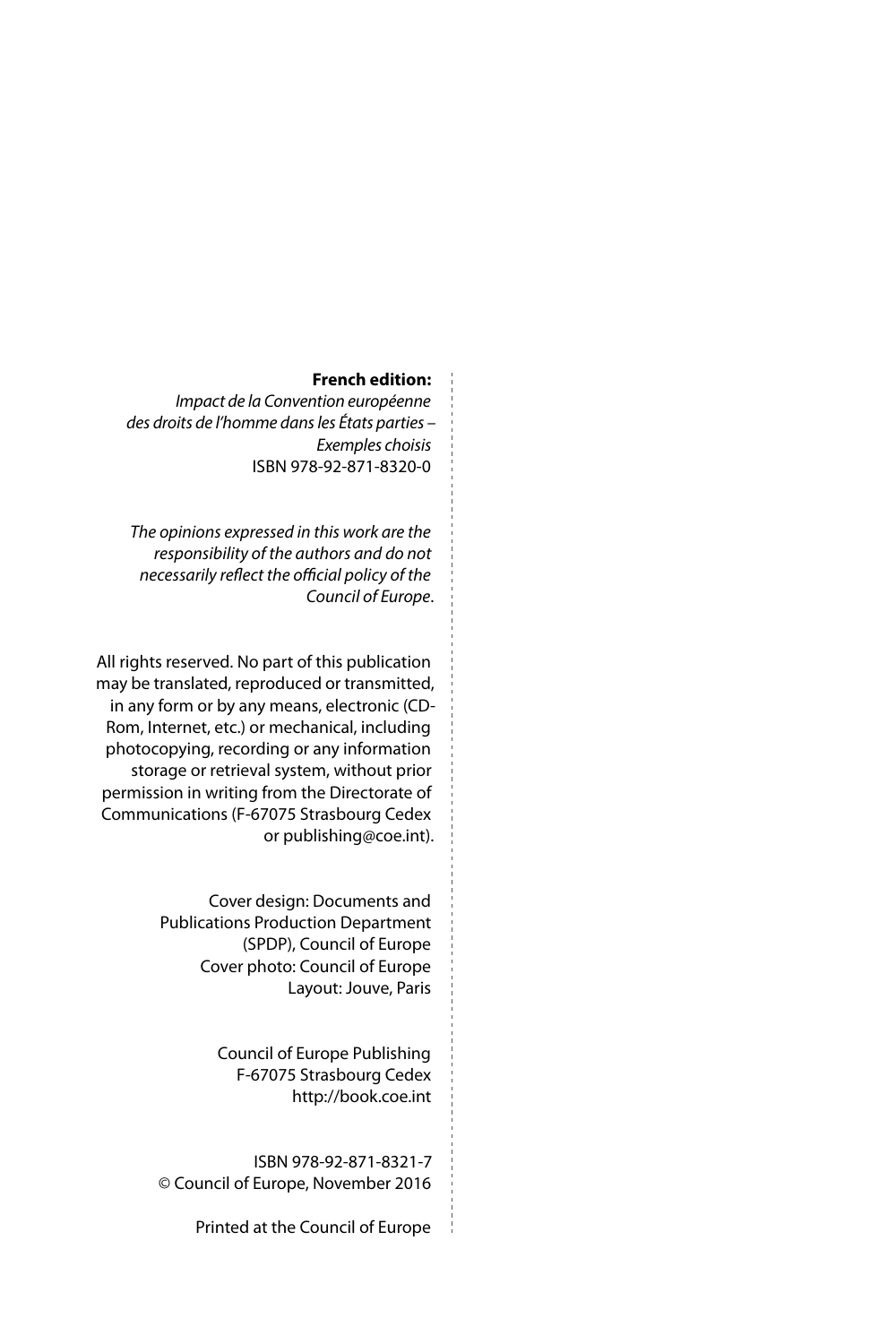### **Contents**

| <b>INTRODUCTION</b>                                      | 7  |
|----------------------------------------------------------|----|
| <b>IMPACT OF THE EUROPEAN CONVENTION ON HUMAN RIGHTS</b> |    |
| IN STATES PARTIES: SELECTED EXAMPLES                     | 9  |
| Albania                                                  | 9  |
| Andorra                                                  | 10 |
| Armenia                                                  | 11 |
| Austria                                                  | 12 |
| Azerbaijan                                               | 13 |
| Belgium                                                  | 14 |
| Bosnia and Herzegovina                                   | 15 |
| Bulgaria                                                 | 16 |
| Croatia                                                  | 19 |
| Cyprus                                                   | 21 |
| Czech Republic                                           | 23 |
| Denmark                                                  | 24 |
| Estonia                                                  | 25 |
| Finland                                                  | 26 |
| France                                                   | 27 |
| Georgia                                                  | 31 |
| Germany                                                  | 32 |
| Greece                                                   | 36 |
| Hungary                                                  | 37 |
| Iceland                                                  | 38 |
| Ireland                                                  | 39 |
| Italy                                                    | 42 |
| Latvia                                                   | 45 |
| Liechtenstein                                            | 46 |
| Lithuania                                                | 47 |
| Luxembourg                                               | 48 |
| Malta                                                    | 49 |
| Republic of Moldova                                      | 50 |
| Monaco                                                   | 51 |
| Montenegro                                               | 51 |
| Netherlands                                              | 53 |
| Norway                                                   | 55 |
| Poland                                                   | 56 |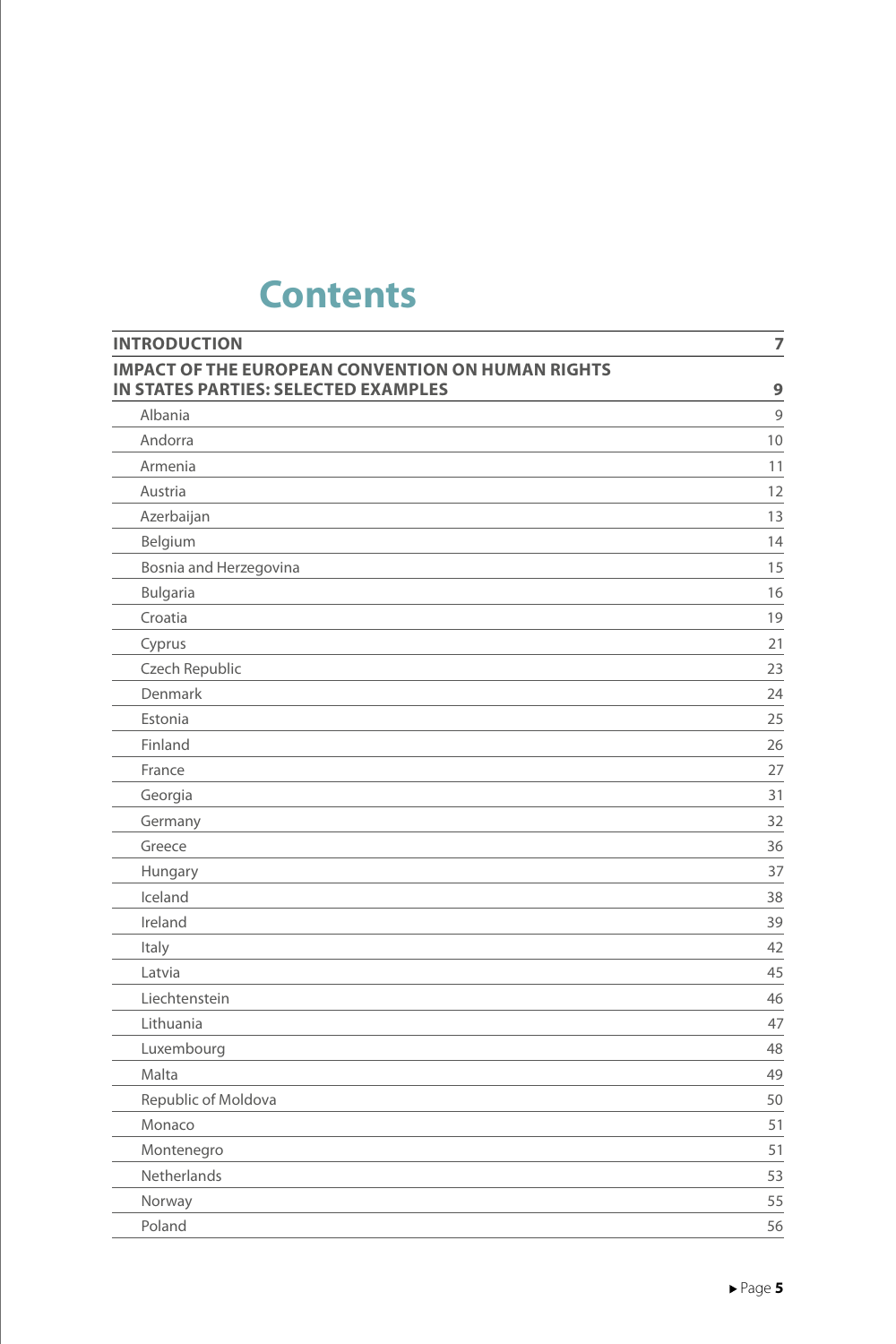| Portugal                                                                                                                           | 59  |
|------------------------------------------------------------------------------------------------------------------------------------|-----|
| Romania                                                                                                                            | 60  |
| <b>Russian Federation</b>                                                                                                          | 61  |
| San Marino                                                                                                                         | 64  |
| Serbia                                                                                                                             | 65  |
| Slovak Republic                                                                                                                    | 66  |
| Slovenia                                                                                                                           | 67  |
| Spain                                                                                                                              | 69  |
| Sweden                                                                                                                             | 70  |
| Switzerland                                                                                                                        | 73  |
| "The former Yugoslav Republic of Macedonia"                                                                                        | 74  |
| Turkey                                                                                                                             | 75  |
| Ukraine                                                                                                                            | 77  |
| United Kingdom                                                                                                                     | 78  |
| <b>APPENDICES</b>                                                                                                                  | 83  |
| Cited case law                                                                                                                     | 83  |
| List of cited resolutions of the Committee of Ministers on the Execution of the judgments<br>of the European Court of Human Rights | 96  |
| Select bibliography                                                                                                                | 102 |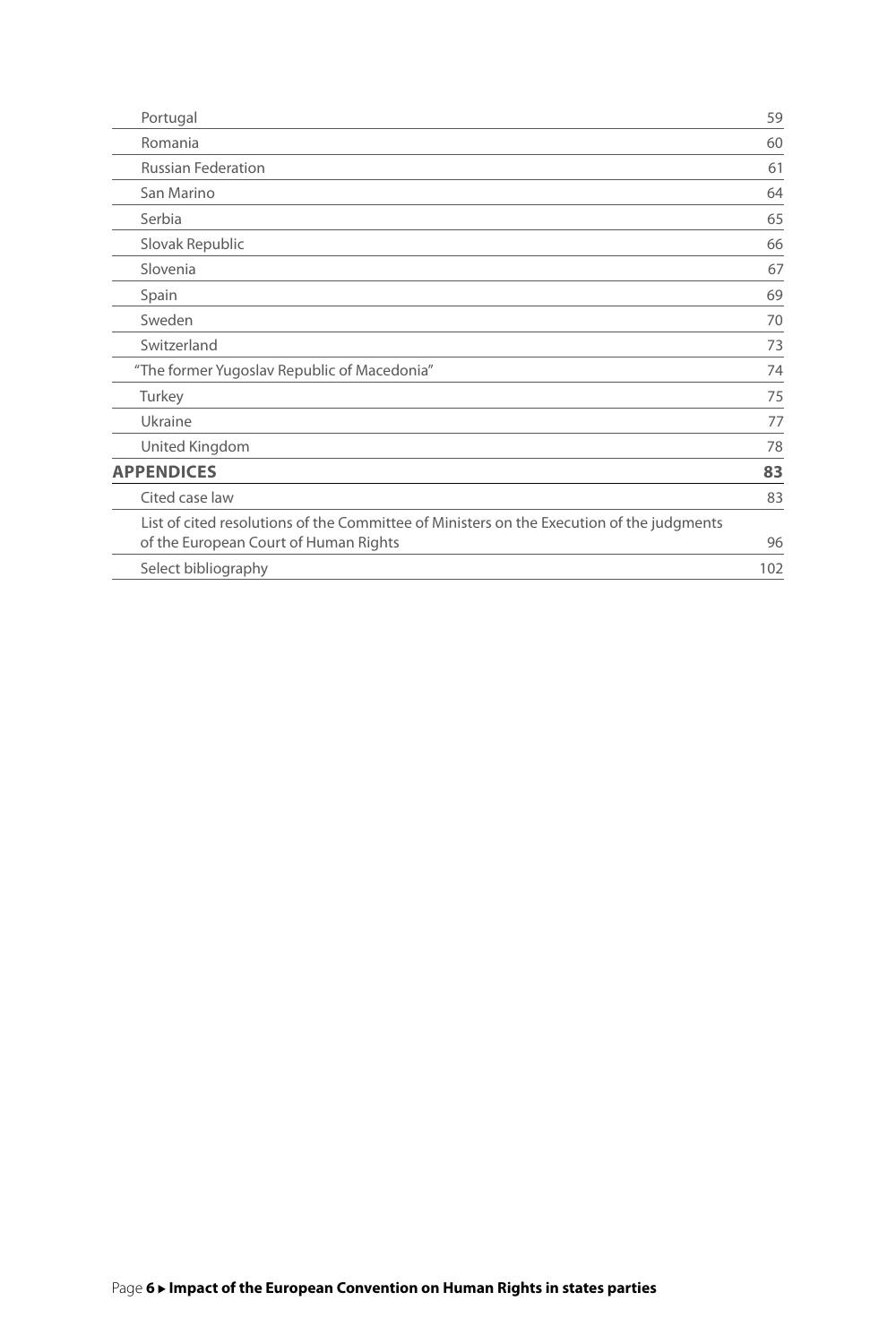## **Introduction**

The Furopean Convention on Human Rights ("the Convention") places<br>
enshrined in the Convention are fully guaranteed to everyone within their<br>
invisibility and that their pational law and practice conform with the Conventio primary responsibility on states parties to ensure that the rights and freedoms jurisdiction, and that their national law and practice conform with the Convention, as authoritatively interpreted by the European Court of Human Rights ("the Court", "the Strasbourg Court"). As a corollary of states' principal responsibility in securing the effective protection of Convention rights and the Strasbourg Court's role as the final arbiter as to the scope and meaning of these rights, states parties are obliged to fully and rapidly implement the Court's final judgments (Article 46, paragraph 1 of the Convention).

This paper contains selected examples from all 47 States Parties to the Convention that illustrate how the protection of human rights and fundamental freedoms has been strengthened at the domestic level thanks to the Convention and the Strasbourg Court's case law. The list is by no means exhaustive, and does not claim to be representative of the fields in which the Convention has had the most far-reaching impact.

In most instances, a respondent state enjoys a certain discretion as to how to give effect to the Court's judgments, subject to the Committee of Ministers' supervision. Corrective measures that states have undertaken to implement Court judgments include constitutional and legislative amendments, organisational and administrative reforms, as well as adjustments reflected in the case law of the highest judicial organs. Of relevance, in this connection, is the status of the Convention and its protocols in the domestic law of states parties (see Appendix – Select bibliography).

A number of states made changes to their legal systems prior to or shortly after their accession to the Council of Europe, in order to bring them into conformity with Convention requirements. Mention can be made of Switzerland, which granted women the right to vote at federal level before ratifying the Convention. In the course of the political changes in the late 1980s/early 1990s, several post-Soviet states abolished the death penalty; and a number of countries joining from Central and Eastern Europe undertook an analysis of whether their legal system complied with Convention standards, and adapted their respective legal systems and practices accordingly.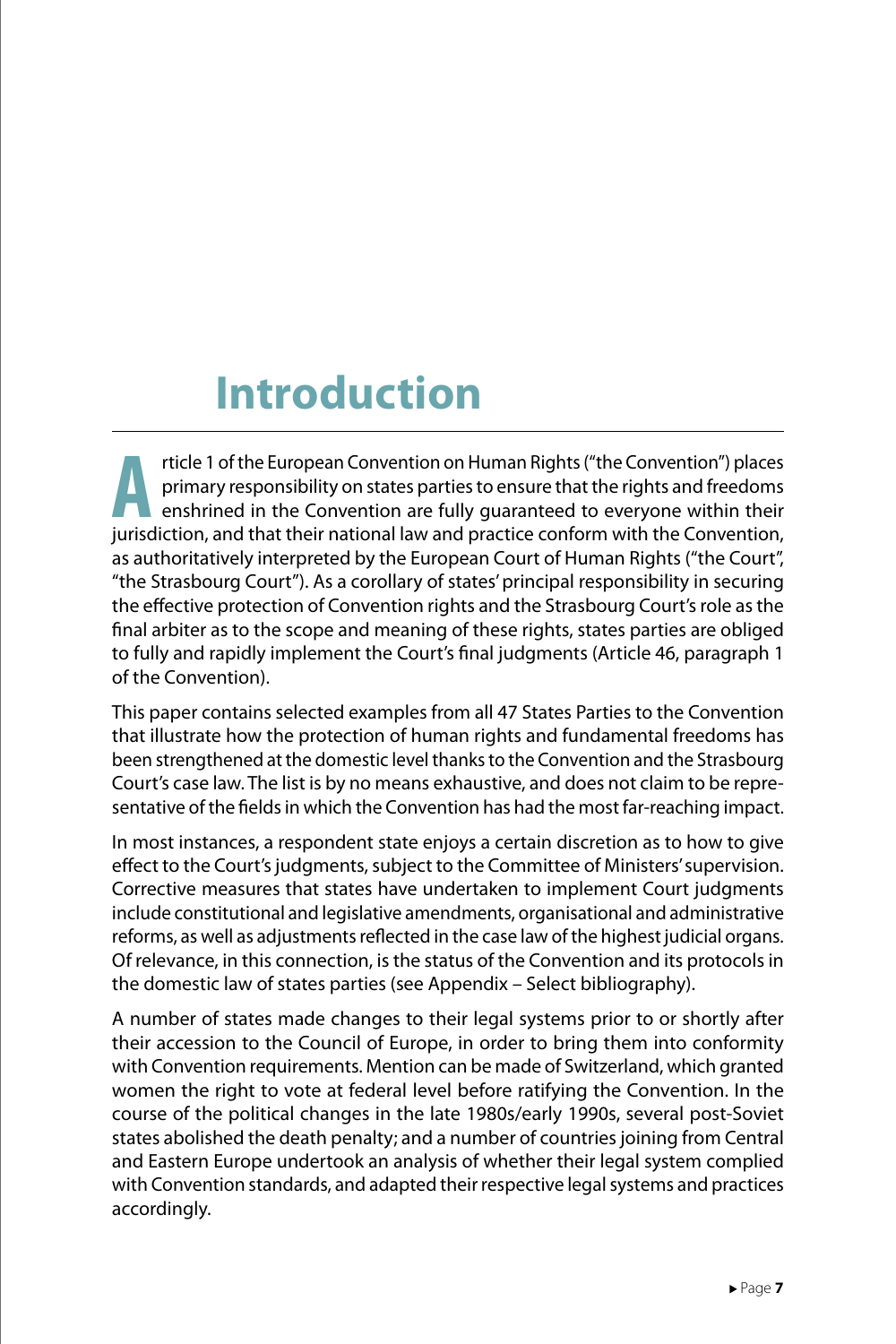As illustrated by the examples discussed below, a violation need not necessarily be found by the Court in Strasbourg for the Convention to have an impact; in fact, a number of reforms have been implemented without the Court first finding a violation. On some occasions, a violation has been remedied prior to a judgment of the Court, leading to the case being removed from the Court's docket. In others, friendly settlements (in accordance with Article 38 of the Convention) have been reached on the basis of the respondent state accepting an alteration of its law or practice, or the case has been struck out following a unilateral declaration (in accordance with Rule 62A of the Rules of Court<sup>1</sup>) by the state acknowledging a violation and undertaking to remedy the situation. Similarly, states have been prepared to meet their Convention obligations by scrutinising the Court's case law and, if necessary, adjusting their legal systems following the finding of a violation in a case against another state, thus amplifying the effect of the Court's case law across Europe by taking into account the interpretative authority (*res interpretata*) of the Strasbourg Court's judgments.

The examples, in this information document, show that the effects of the Convention extend to all areas of human life, benefiting individuals, associations, political parties, companies, and persons belonging to particularly vulnerable groups such as minors, victims of violence, elderly persons, refugees and asylum seekers, defendants in judicial proceedings, persons with (mental) health problems, and those belonging to national, ethnic, religious, sexual or other minorities.

The areas where the Convention and its case law have brought about change include, but are not limited to, individuals' access to justice, the prohibition of discrimination, property rights, family law issues such as custody rights, the prevention and punishment of acts of torture, the protection of the victims of domestic violence, the privacy of individuals in their correspondence and sexual relations, and the protection of religious freedoms and freedoms of expression and association.

Finally, it is important to bear in mind that although Convention standards, enriched by the Court's case law – especially that of the Grand Chamber's judgments of principle – create a body of law which reflects "common European standards" by which all states parties are bound, this European supervision functions without prejudice to the basic premise that states ensure higher standards of human rights protection (Article 53 of the Convention).

<sup>1.</sup> Available at [www.echr.coe.int/Documents/Rules\\_Court\\_ENG.pdf](http://www.echr.coe.int/Documents/Rules_Court_ENG.pdf) (consulted 16 August 2016).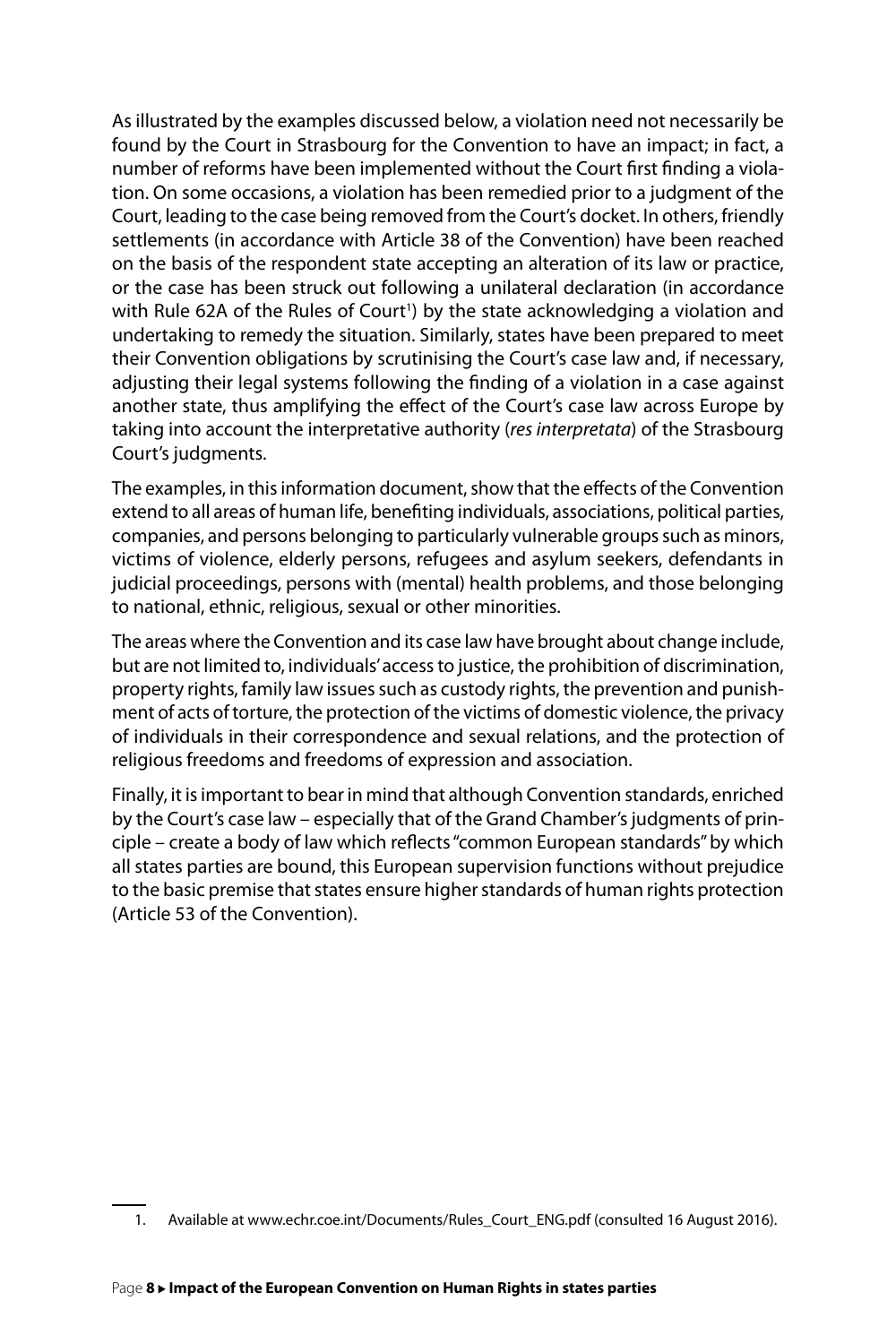### **Impact of the European Convention on Human Rights in states parties: selected examples**

#### **ALBANIA**

### **More effective prevention of child abduction**

The applicant in *Bajrami v. Albania* (Application No. 35853/04, judgment of 12 December 2006) had been unable to have a custody award in his favour enforced, since his ex-wife had taken their daughter to Greece. The Court found a violation of Article 8 of the Convention (right to respect for family life), interpreted in light of the Hague Convention on the Civil Aspects of International Child Abduction ("Hague Convention"2 ), due to the lack of a specific remedy for preventing and punishing child abduction. This judgment prompted the Albanian authorities to complete the ratification procedure of the Hague Convention, to which it became a party on 1 August 2007.

### **Proceedings cannot be reopened by prosecutor**

In *Xheraj v. Albania* (Application No. 37959/02, judgment of 29 July 2008), the Strasbourg Court, *inter alia*, found that, by granting the prosecutor's appeal against the applicant's acquittal out of time, the Supreme Court had infringed the principle of legal certainty, thus violating the right to a fair trial (Article 6.1 of the Convention). In response, the Albanian authorities organised training seminars and round-tables for judges and legal professionals to ensure appropriate implementation. The Supreme Court agreed to reopen the proceedings in relation to a number of applicants who had won their case in Strasbourg, including Mr Xheraj (see Resolution CM/ResDH(2014)963 and Supreme Court of Albania, Case No. 76 of March 2012).

<sup>2.</sup> Available at [www.hcch.net/en/instruments/conventions/full-text/?cid=24](http://www.hcch.net/en/instruments/conventions/full-text/?cid=24) (consulted 16 August 2016).

<sup>3.</sup> All resolutions mentioned in this text come from the Committee of Ministers; they are listed in the Appendix and available on [www.coe.int/fr/web/execution](http://www.coe.int/fr/web/execution).